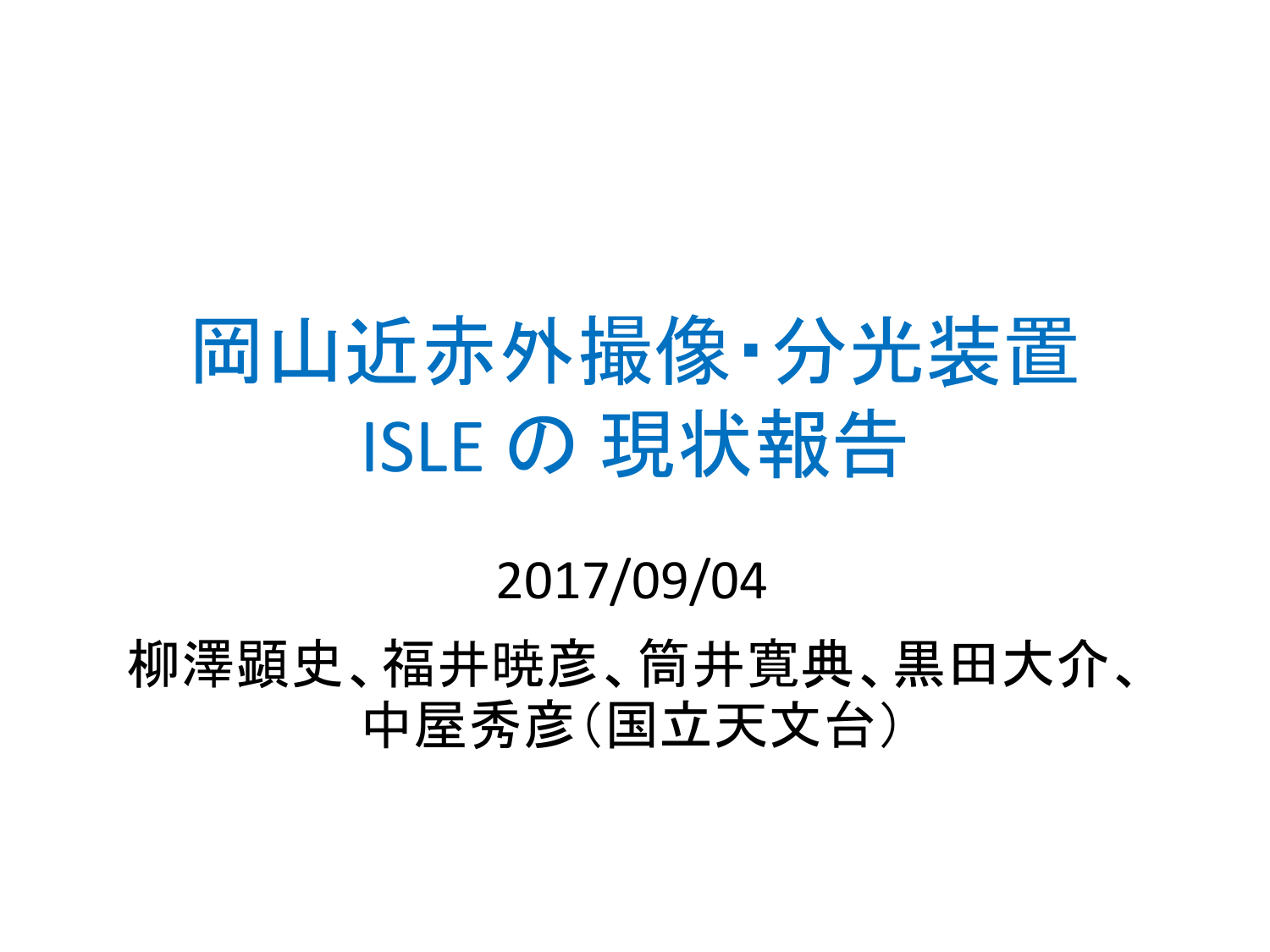# ISLE: この1年の運用状況

- 共同利用12年目(2006Bより)
- 共同利用実績:
	- 撮像 3 件、分光 8 件
	- 2016B: 36.5 夜( 6件) / 108.5 夜(15件) 34 %
	- 2017A: 34.0 夜( 5件) / 120.0 夜(15件) 29 %
	- 合計: 70.5 夜(11件) / 228.5 夜(30件) 31 %
- 取得フレーム数
	- 16,266 frame (Eng. Time を含む)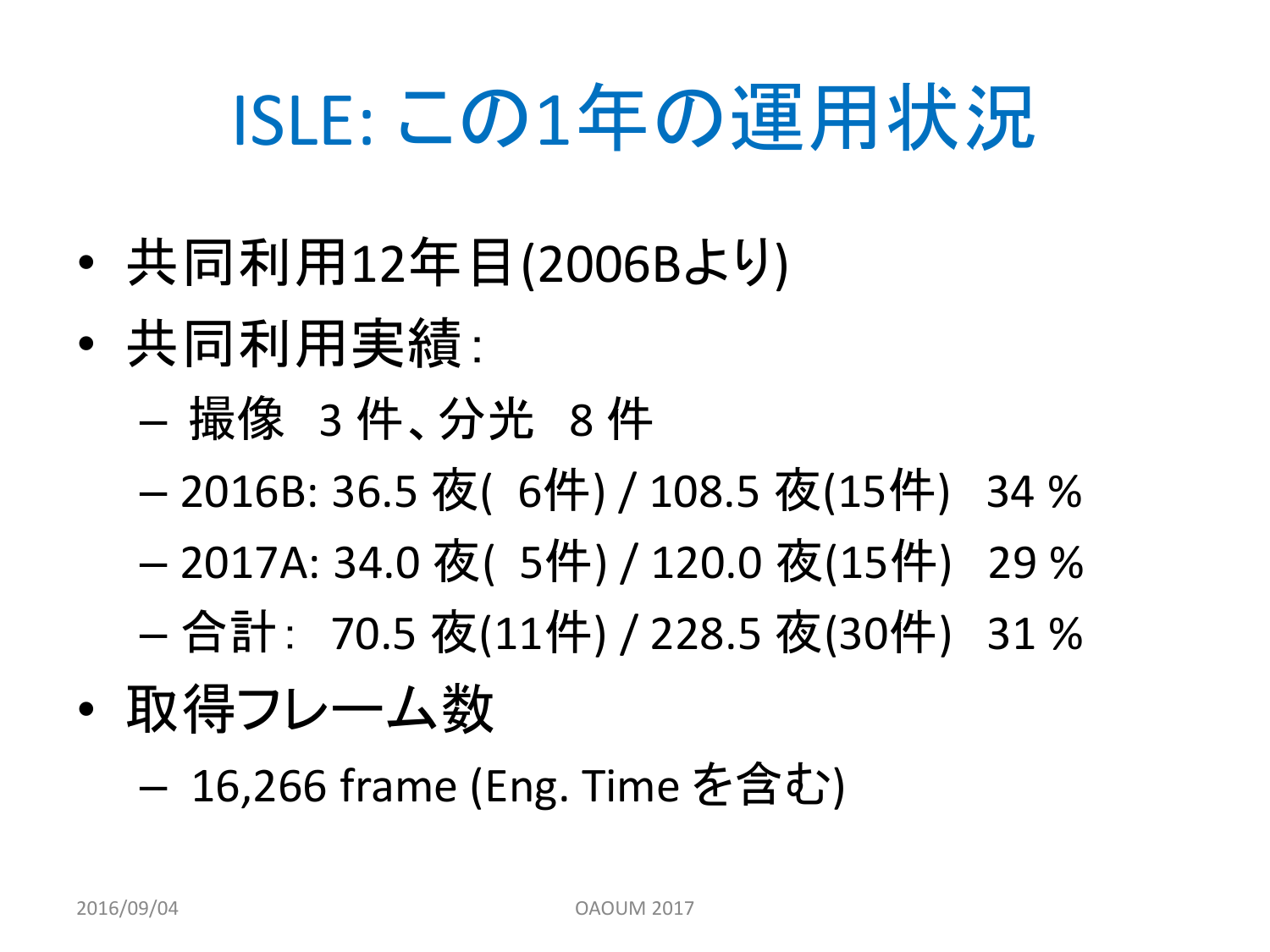### ISLE 観測モード別申請状況

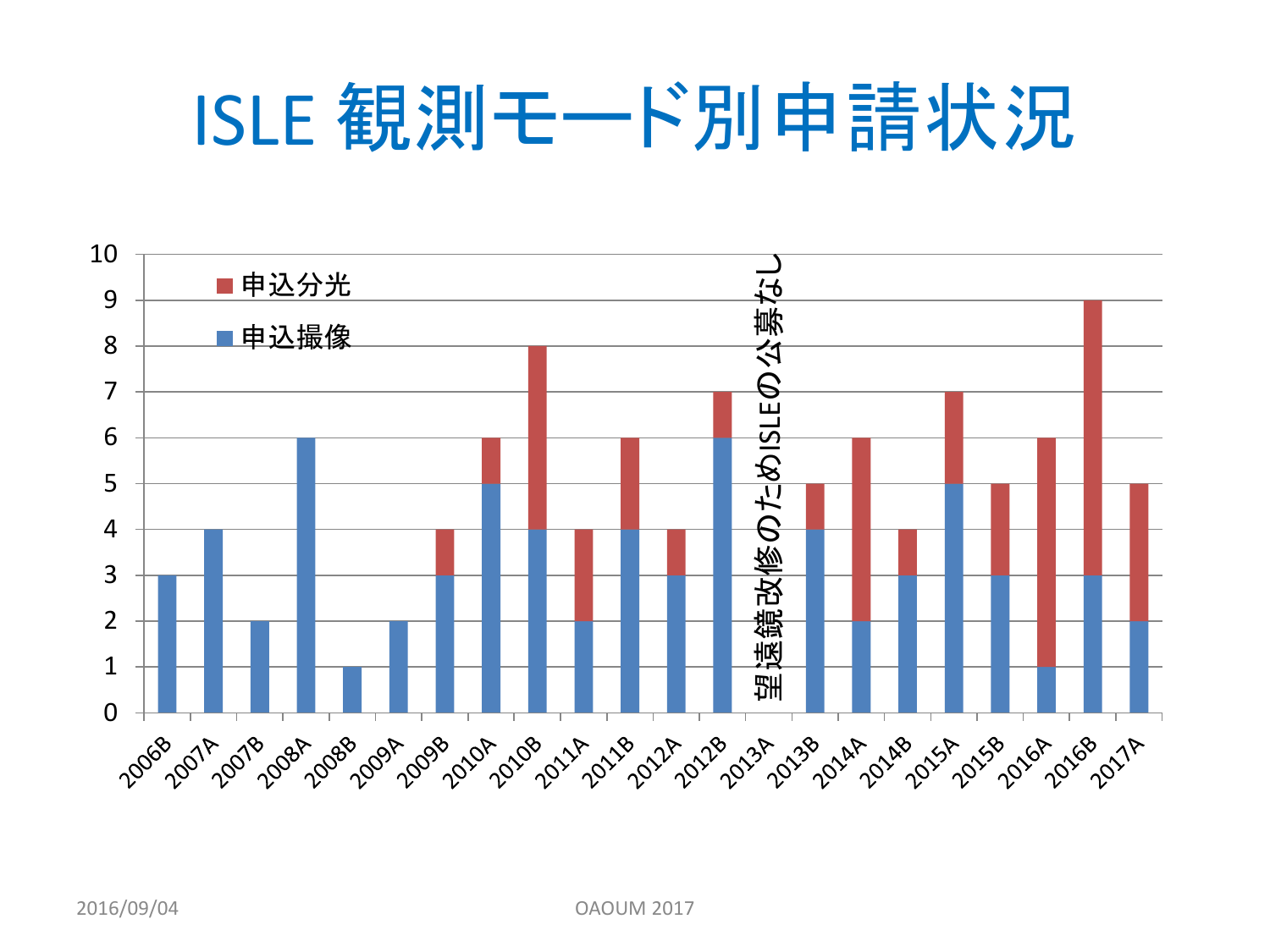# ISLE 割当夜数/共同利用夜数



2016/09/04 OAOUM 2017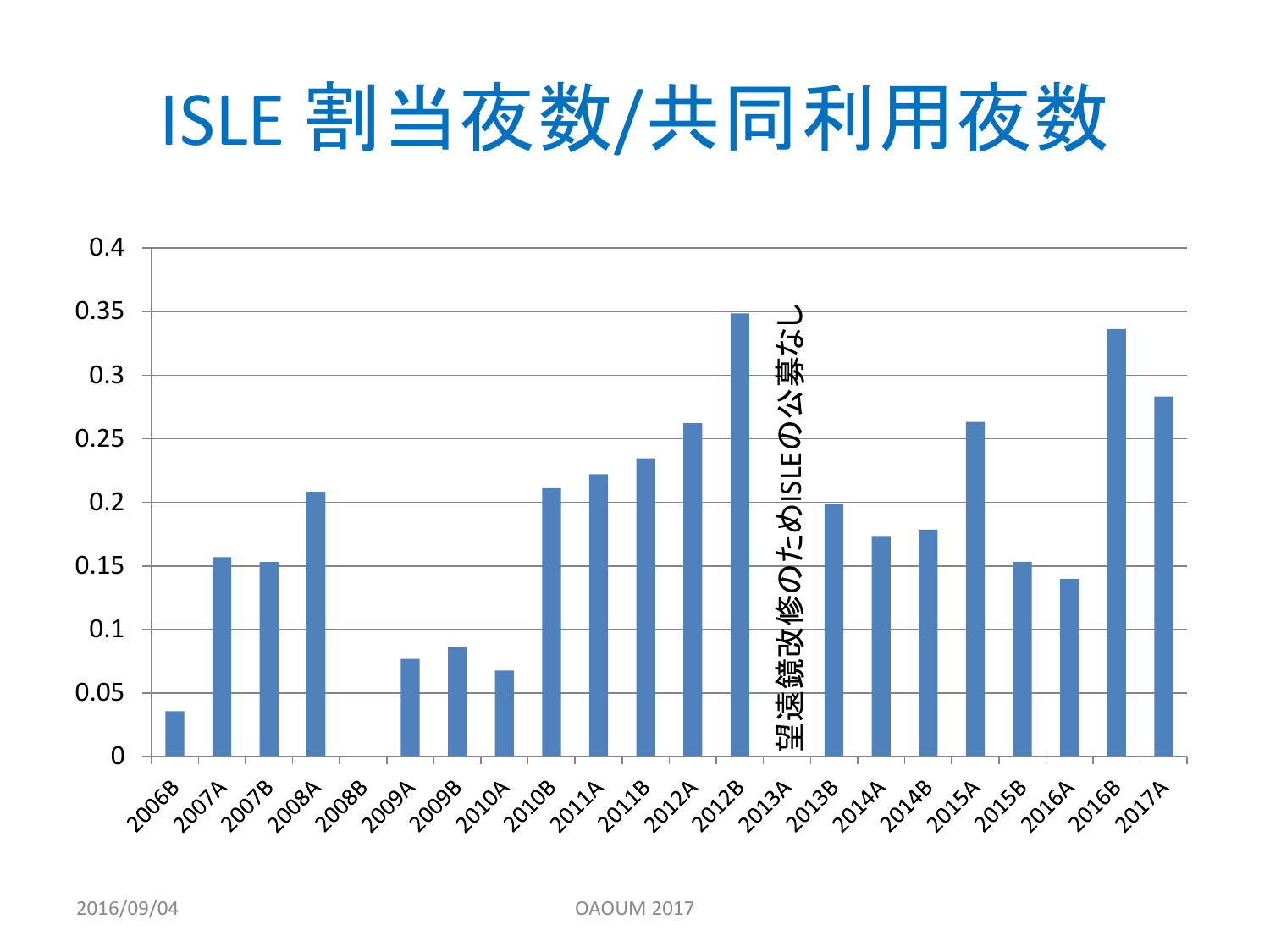

| <b>Semester</b> | PI                   | <b>Mode</b>    | <b>Title</b>                                                                    |
|-----------------|----------------------|----------------|---------------------------------------------------------------------------------|
| 2016B           | 長谷川·他                | Spectroscopy   | 含水鉱物の吸収特徴を持たないC型小惑星の近赤外分光観測                                                     |
|                 | 森鼻·他                 | Spectroscopy   | 近赤外線分光を用いた銀河面リッジX線放射を構成する新種族の<br>種族解明                                           |
|                 | 松永·他                 | Spectroscopy   | KISOGPミラ型変光星の分類と銀河系内の分布                                                         |
|                 | 宮川·他                 | Imaging        | 三重連星系候補EPIC206036749 のISLE による近赤外食観測                                            |
|                 | 鳥羽·他                 | Spectroscopy   | 極超高光度赤外線銀河候補のISLE 近赤外線分光観測                                                      |
|                 | Schramm · 他          | Spectroscopy   | Are LoBAL QSOs young AGN with high accretion rates?                             |
| 2017A           | 山中·他                 | <b>Imaging</b> | 188cm・かなた望遠鏡のリレー観測による近傍超新星爆発の起源<br>究明(t)                                        |
|                 | 平野•他                 | Spectroscopy   | K2により検出された惑星候補を持つ低温度星の近赤外分光観測                                                   |
|                 | Schramm · 他          | Spectroscopy   | Weighing the most massive black holes in the early Universe                     |
|                 | Livingston $\cdot$ 他 | <b>Imaging</b> | Near-IR Transit Follow-up of K2 Planet Candidates Orbiting Cool<br><b>Stars</b> |
|                 | 鳥羽·他                 | Spectroscopy   | 極超高光度赤外線銀河候補のISLE近赤外線分光観測Ⅱ                                                      |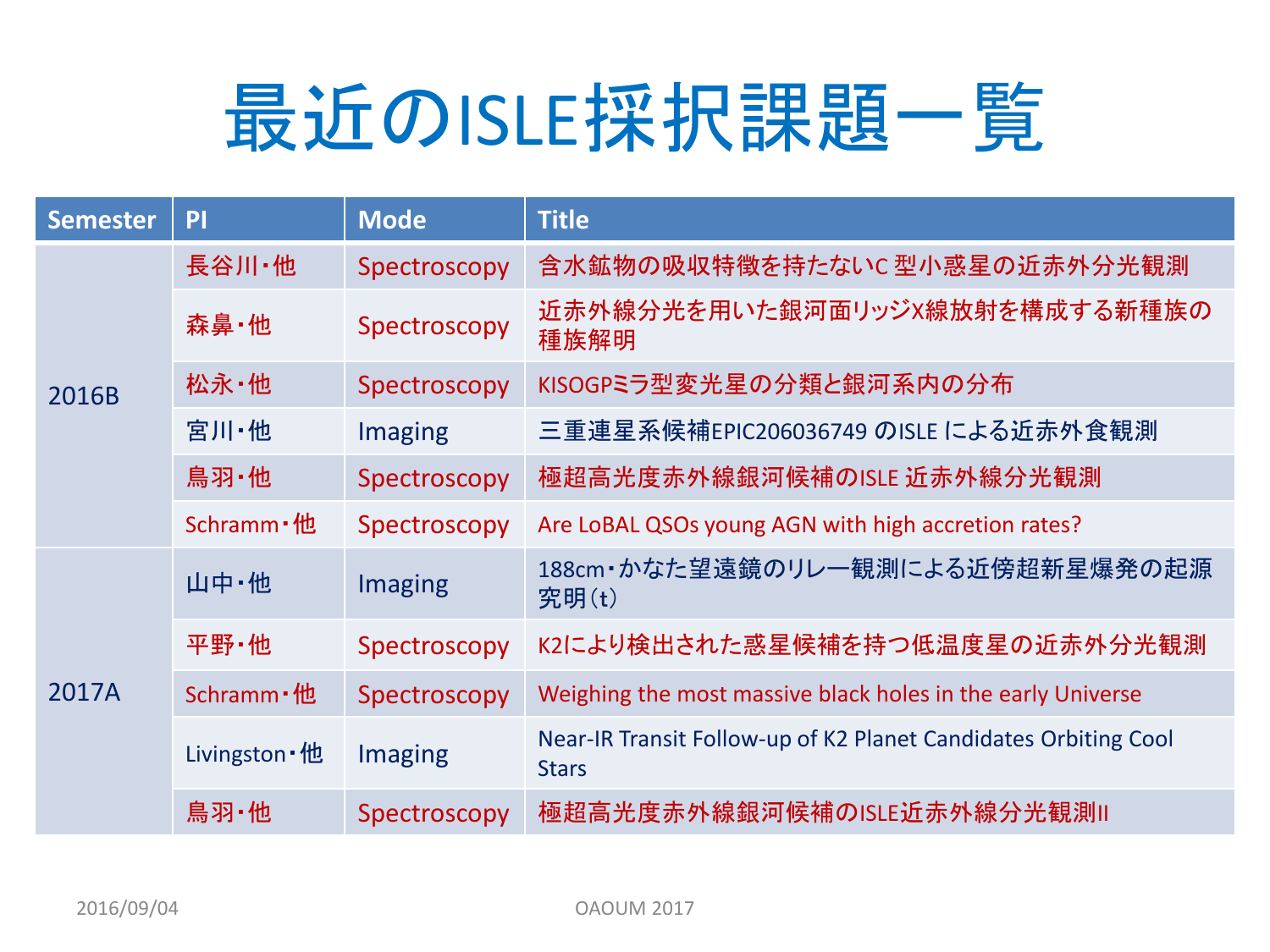# ISLE 関連出版状況

- Science Paper (Aug. 2016- Aug.2017)
	- *Terao, K. et al.* (2016), " Near-infrared Spectroscopy of Nearby Seyfert Galaxies: Is There Evidence for Shock Excitation in Narrow-line Regions?", Ap.J., **833**, article id. 190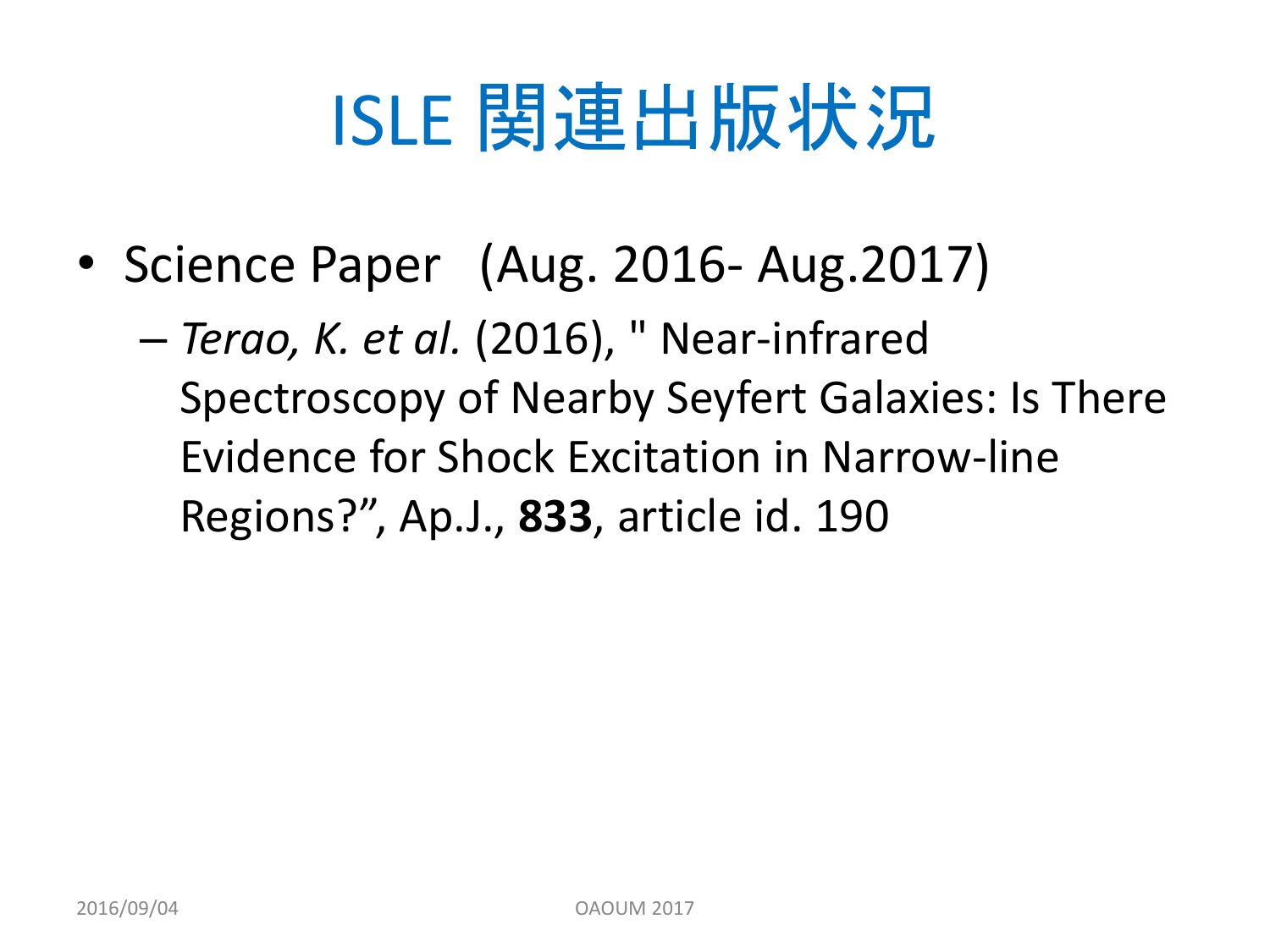# この1年のISLE関連のトラブル

- 冷凍機
	- 昨年に続き、前置光学系冷凍機のプラグ周辺のケーブ ルが発熱・劣化した。
	- ケーブル配線の更新と、ソケット、プラグの更新をした。
- Guider Unit
	- ガイドカメラを搭載する X-Y stage の原点が得られなくなっ た。レール端に設置したスイッチの破損が原因。
	- 交換修理を実施
- ISLE 本体
	- 2017B の最初のランをキャンセルした。
	- 真空容器内部の故障(参照:ISLE検出器の異常信号出力)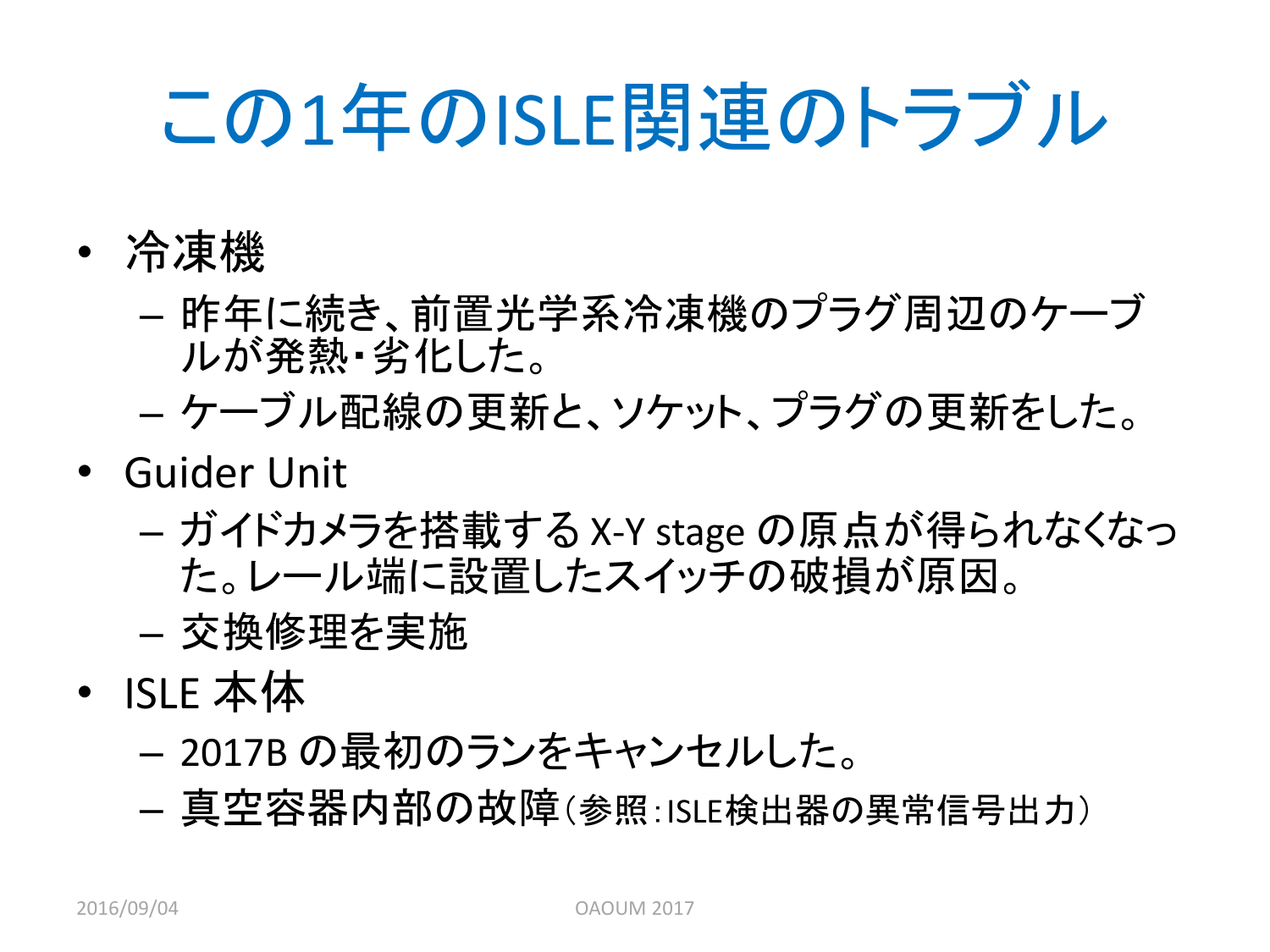# ISLE検出器の異常信号出力





- 2017B の最初のランをキャンセ ルした。原因は、ISLE が期待通り に動作しなかったため。
- 第一象限のみにノイズが載る異 常画像が得られて、動作不良が 発覚。
- 時間経過とともに状況が変化し、 最終的に、検出器からの信号出 力異常を確認。
- 真空容器内を常温に戻して、装 置を分解しないと原因追及が困 難と判断し、ISLE 観測ランをキャ ンセル。
- 9月上旬に装置を分解して原因 を追究予定。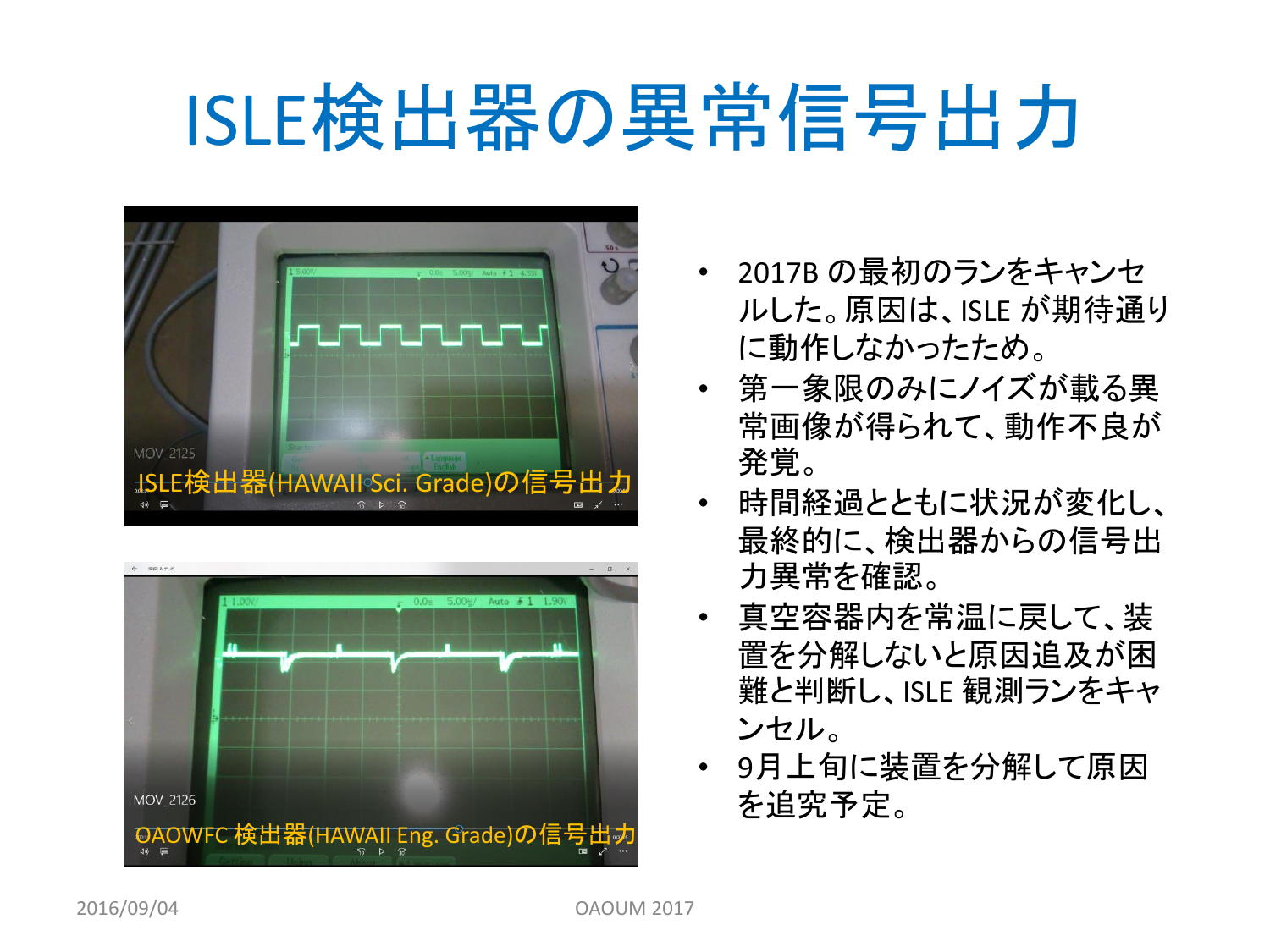#### YJ Filter ( Spectragon社製のSP-1900nm )の透過特性



2016/09/04 OAOUM 2017